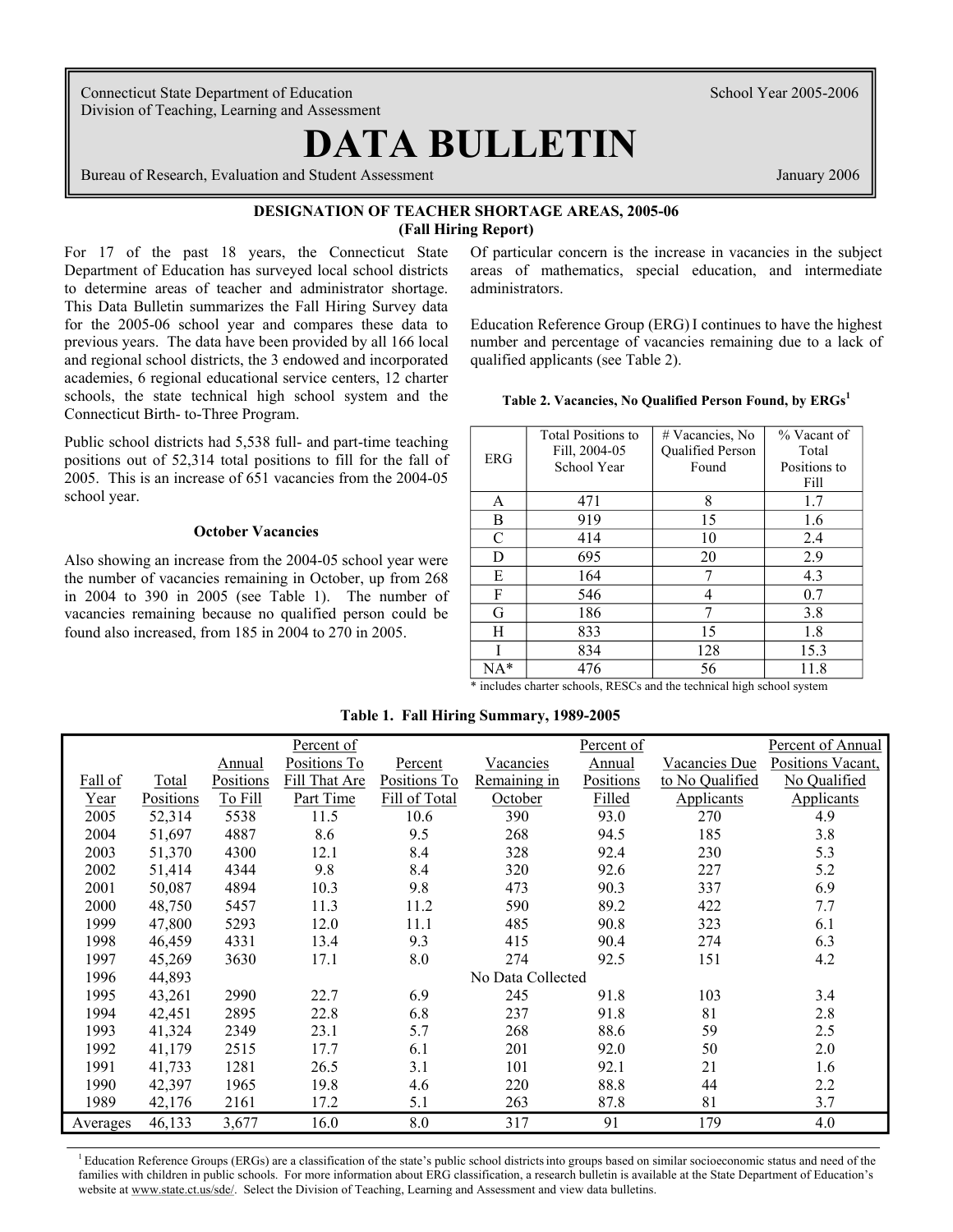The majority of school districts indicated that they were using short-term substitutes as a solution to their October vacancies (see Table 3). In addition, approximately 14 percent of the October vacancies were handled by either redistributing students among other classes, thereby increasing class size, or by adding additional classes to teachers' schedules. Approximately one percent of the vacancies were resolved by no longer offering a course.

### **Table 3. Solution to October Vacancies**

| <b>Solution</b>                                                       | $%$ of<br><b>October</b><br><b>Vacancies</b> |
|-----------------------------------------------------------------------|----------------------------------------------|
| Course no longer offered                                              | 13                                           |
| Students redistributed among other classes                            | 6.0                                          |
| Short-term substitute                                                 | 56.8                                         |
| Teacher(s) with appropriate certification pick up<br>additional class | 77                                           |
| Remaining vacant (administrative positions only)                      | 34                                           |
| Filled by interim appointment (administrative                         | 13                                           |
| positions only)                                                       |                                              |
| Other                                                                 | 23.5                                         |

#### **Designation of Shortage Areas**

**Based on 2004-05 school-year data, the state-identified shortage areas for the 2005-06 school year are:** 

- **Bilingual Education, PK-12**
- **Comprehensive Special Education, 1-12**
- **English, 7-12**
- **Intermediate Administrator**
- **Mathematics, 7-12**
- **Remedial Reading, PK-12**
- **Science, 7-12**
- **Speech and Language Pathology**
- **TESOL, PK-12**
- **World Languages, 7-12**

**These subject areas were submitted to the U.S. Department of Education this winter for federal designation as teacher shortage areas**. **The data collected in the 2005 Fall Hiring Survey will be used to determine the teacher shortage areas for the 2006-07 school year.** 

The Connecticut State Department of Education sends a yearly proposal to the U.S. Department of Education to consider certain subjects as areas of shortage. This designation enables borrowers under the Stafford and Supplemental Loans for Students programs who teach in one of these areas to possibly qualify for a deferral of loan repayments. Perkins loan holders may qualify Perkins loan holders may qualify. for full loan forgiveness if they are teaching in one of these shortage areas.

Connecticut also designates shortage areas in response to a mortgage assistance program administered by the Connecticut Housing Finance Authority (CHFA). This program enables teachers who teach in a priority or transitional school district, or who teach in a state-identified subject-matter shortage area, to qualify for mortgage assistance. In the case of certified teachers employed by a priority or transitional school district, the teacher's residence must be located in that district. Teachers who teach in a state-identified subject-matter shortage area are able to purchase homes statewide. This program is available to first-time home buyers only and is subject to CHFA eligibility requirements. The mortgage assistance program was created to serve as a tool to help recruit and retain public school teachers in Connecticut.

In addition to loan deferment and mortgage assistance benefits for teaching in a shortage area, school districts may also take advantage of this designation when rehiring retired teachers. The 2003 General Assembly enacted a law that enables retired teachers to be reemployed without being subject to the earnings limit if they teach in a position designated by the Commissioner of Education as a subject shortage area for the school year in which they are employed.

For the past several years, subject areas designated as shortage areas have been difficult positions to fill (see Table 4). While the number of vacancies because a qualified person could not be found has decreased for some of the shortage areas, when compared to all other subject areas they continue to have the highest number of this type of vacancy, especially in the areas of mathematics, special education and intermediate administrators. Initiatives such as the mortgage assistance program, federal loan deferment program and the rehiring of retirees are intended to somewhat reduce these specific subject-area shortages.

|                             |         | # Positions Available | # Positions Remaining Vacant, |         |                                  |           |                |           |         |         |
|-----------------------------|---------|-----------------------|-------------------------------|---------|----------------------------------|-----------|----------------|-----------|---------|---------|
|                             |         |                       |                               |         | <b>No Qualified Person Found</b> |           |                |           |         |         |
| <b>Subject</b>              | $01-02$ | $02 - 03$             | $03 - 04$                     | $04-05$ | $05-06$                          | $01 - 02$ | $02 - 03$      | $03 - 04$ | $04-05$ | $05-06$ |
| <b>Bilingual Education</b>  | 101     | 97                    | 65                            | 40      | 34                               | 18        | 23             | 22        | 14      | 14      |
| <b>Special Education</b>    | 590     | 580                   | 493                           | 502     | 615                              | 70        | 61             | 48        | 32      | 52      |
| English                     | 236     | 308                   | 317                           | 392     | 403                              | 16        | 6              | 11        | 7       | 11      |
| Intermediate Administrator  | 208     | 187                   | 165                           | 220     | 261                              | 15        | 13             | 10        | 8       | 20      |
| <b>Mathematics</b>          | 318     | 260                   | 286                           | 322     | 376                              | 21        | 8              | 18        | 18      | 32      |
| Remedial Reading            | 60      | 50                    | 45                            | 56      | 55                               | 8         |                | 8         | 6       | 5       |
| Science                     | 211     | 326                   | 265                           | 315     | 322                              | 8         | 16             | 11        | 13      | 8       |
| Speech Language Pathologist | 139     | 139                   | 95                            | 104     | 118                              | 37        | 47             | 16        | 19      | 30      |
| <b>TESOL</b>                | 23      | 33                    | 19                            | 41      | 41                               | $\theta$  | $\mathfrak{D}$ | 2         | 7       | ⇁       |
| World Languages             | 252     | 255                   | 204                           | 257     | 310                              | 20        | 10             | 13        | 17      | 10      |

**Table 4. Positions Available in the Shortage Areas, 2001-02 to 2005-06**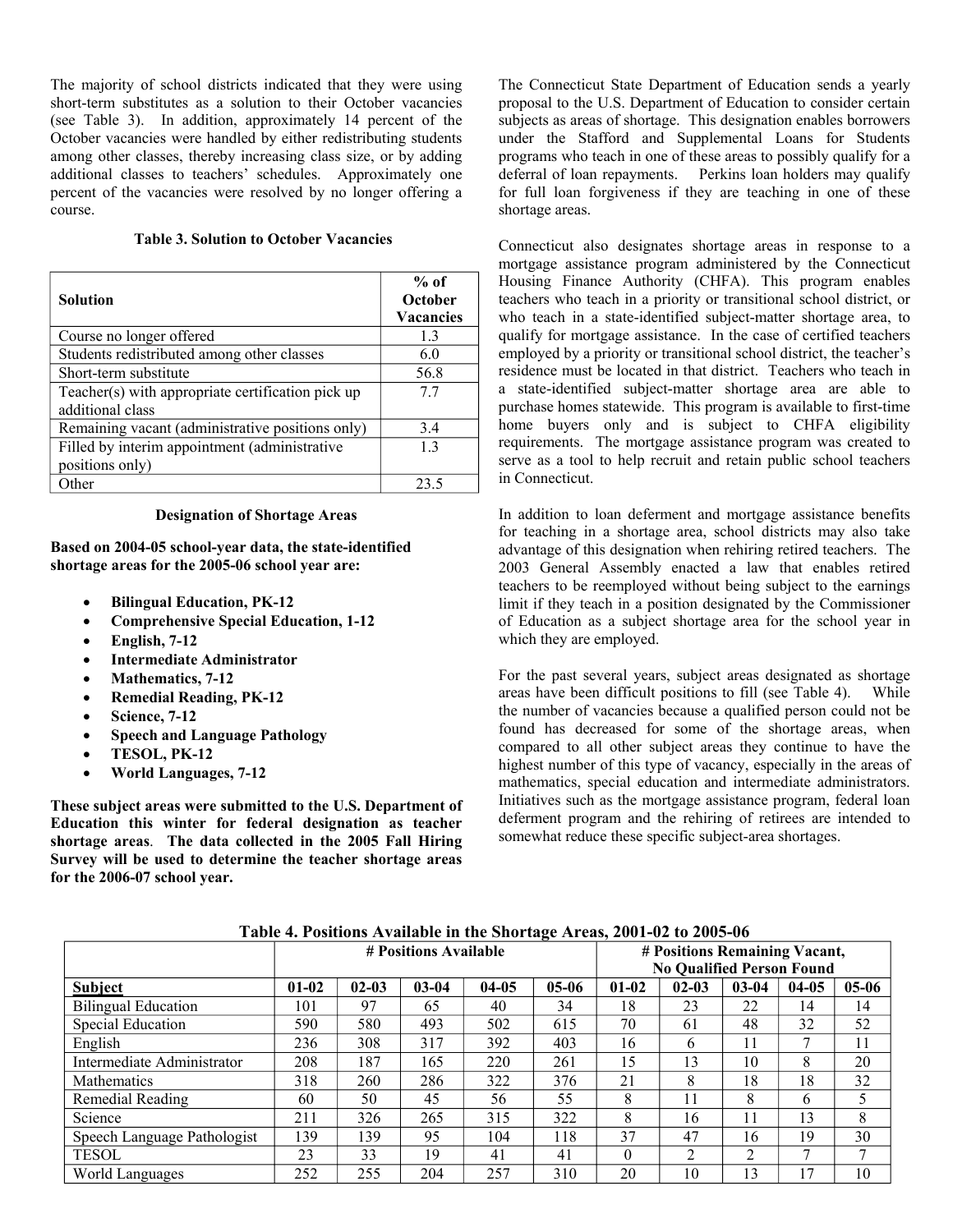# **Table 5. 2005-06 Hiring Statistics**

|                                                    |                    | Vacancy:         |                  |                  |                  |                           |                |                     |                |
|----------------------------------------------------|--------------------|------------------|------------------|------------------|------------------|---------------------------|----------------|---------------------|----------------|
|                                                    |                    | No<br>Oualified  | Durational       |                  | Minimum          |                           |                | Median<br>Applicant |                |
|                                                    | Total<br>Positions | Person           | Shortage<br>Area | Minor            | Oualified        | Median                    | 1st CT         | Quality             | Shortage       |
| <b>Endorsement Area</b>                            | to Fill            | Found            | Permit           | Assignment       | Hire             | Applications Certificates |                | Rating              | Rank           |
| Art, PK-12                                         | 106                | $\overline{c}$   | 5                | $\overline{0}$   | 6                | 18.5                      | 180            | 3                   | 25             |
| Bilingual, PK-12                                   | 34                 | 14               | 12               | $\overline{0}$   | 12               | $\overline{2}$            | 19             | 1                   | $\overline{4}$ |
| Blind, PK-12                                       | $\mathbf{1}$       | $\mathbf{1}$     | $\overline{0}$   | $\mathbf{0}$     | $\boldsymbol{0}$ | $\overline{2}$            | 10             | $\mathbf{1}$        | 35             |
| Business, 7-12                                     | 38                 | $\overline{c}$   | 3                | $\mathbf{0}$     | 5                | 10                        | 115            | 2                   | 27             |
| Comprehensive Special Education                    | 615                | 52               | 78               | $\mathbf{0}$     | 24               | 20                        | 712            | 3                   | 3              |
| Co-Operative Work Education/Diversified Occupation | $\overline{2}$     | $\mathbf{0}$     | $\overline{2}$   | $\mathbf{0}$     | $\boldsymbol{0}$ | 5.5                       | $\overline{2}$ | $\mathfrak{2}$      | 38             |
| Department Chairperson                             | 15                 | $\mathbf{0}$     | 14               | $\mathbf{0}$     | 3                | 8                         | 34             | $\overline{4}$      | 31             |
| Elementary, 1-6                                    | 1219               | 9                | $\mathbf{1}$     | $\mathbf{0}$     | 7                | 103                       | 3352           | 5                   | 15             |
| English, 7-12                                      | 403                | 11               | 44               | 3                | 21               | 30                        | 525            | 3                   | $\tau$         |
| English, Middle School                             | 50                 | $\overline{c}$   | 9                | 1                | $\overline{2}$   | 17                        | 35             | 3                   | 21             |
| External Diploma Program                           | $\overline{2}$     | $\mathbf{0}$     | $\mathbf{0}$     | $\mathbf{0}$     | $\boldsymbol{0}$ | $\overline{2}$            | 116            | $\overline{4}$      | 45             |
| Health Occupations - Technical High Schools        | 5                  | $\mathbf{0}$     | $\overline{0}$   | $\mathbf{0}$     | 5                | 12                        | $\tau$         | $\mathbf{1}$        | 37             |
| Health Occupations-Comprehensive H. S.             | 6                  | $\mathbf{0}$     | $\boldsymbol{0}$ | $\mathbf{0}$     | 3                | 3                         | 6              | $\mathbf{1}$        | 36             |
| Health, PK-12                                      | 63                 | $\boldsymbol{0}$ | $\overline{4}$   | 10               | 8                | 15                        | 119            | 3                   | 33             |
| Hearing Impaired, PK-12                            | $7\phantom{.0}$    | 3                | $\mathbf{0}$     | $\boldsymbol{0}$ | 3                | $\overline{c}$            | 27             | $\mathbf{1}$        | 24             |
| History & Social Studies, 7-12                     | 240                | 3                | 7                | 3                | 3                | 52.5                      | 575            | $\overline{4}$      | 22             |
| History & Social Studies, Middle School            | 23                 | $\mathbf{0}$     | $\overline{0}$   | 1                | $\overline{2}$   | 30.5                      | 35             | 3                   | 43             |
| Home Economics, PK-12                              | 26                 | $\overline{2}$   | 9                | $\overline{0}$   | 11               | 5                         | 31             | $\overline{c}$      | 19             |
| Integrated Early Childhood/Spec. Ed, Birth-K       | 16                 | 1                | $\mathbf{1}$     | $\mathbf{0}$     | 1                | 6.5                       | 21             | 2.5                 | 30             |
| Integrated Early Childhood/Spec. Ed, Nursery-3     | 76                 | $\overline{4}$   | 8                | $\mathbf{0}$     | $\overline{4}$   | 18.5                      | 205            | 3                   | 17             |
| Intermediate Administrator                         | 261                | 20               | 15               | $\mathbf{0}$     | 29               | 20                        | 528            | 3                   | 6              |
| Mathematics, 7-12                                  | 376                | 32               | 112              | 6                | 25               | 18                        | 372            | $\overline{2}$      | $\overline{c}$ |
| Mathematics, Middle School                         | 42                 | $\boldsymbol{0}$ | 18               | 1                | 3                | 15.5                      | 59             | 3                   | 29             |
| Music, PK-12                                       | 151                | 9                | 15               | 1                | 18               | 19                        | 153            | 3                   | 9              |
| Occupational Subject, Technical High Schools       | 15                 | $\mathbf{1}$     | $\overline{0}$   | $\overline{0}$   | $\boldsymbol{0}$ | 38.5                      | 76             | 2.5                 | 39             |
| Partially Sighted, PK-12                           | 1                  | $\mathbf{0}$     | $\mathbf{0}$     | $\mathbf{0}$     | 1                | $\mathbf{1}$              | 9              | $\mathbf{1}$        | 44             |
| Physical Education, PK-12                          | 164                | $\overline{4}$   | $\mathbf{0}$     | $\boldsymbol{0}$ | 8                | 22.5                      | 219            | 3                   | 18             |
| Practical Nurse Education Instruction              | 1                  | $\boldsymbol{0}$ | $\mathbf{0}$     | $\mathbf{0}$     | $\mathbf{0}$     | 11                        | 10             | $\overline{c}$      | 46             |
| Reading and Language Arts Consultant               | 23                 | $\overline{4}$   | $\overline{2}$   | $\mathbf{0}$     | 5                | 6                         | 70             | $\overline{c}$      | 20             |
| Remedial Reading and Language Arts, 1-12           | 55                 | 5                | 11               | $\mathbf{0}$     | 15               | 6                         | 70             | $\overline{c}$      | 10             |
| School Business Administrator                      | $\overline{7}$     | $\overline{c}$   | $\boldsymbol{0}$ | $\mathbf{0}$     | $\boldsymbol{0}$ | 11                        | 80             | $\overline{c}$      | 32             |
| School Counselor                                   | 113                | $\overline{4}$   | $\tau$           | $\mathbf{0}$     | 11               | 20                        | 214            | 3                   | 16             |
| School Library Media Specialist                    | 63                 | $\tau$           | 11               | $\mathbf{0}$     | 11               | 12                        | 67             | $\overline{c}$      | 12             |
| School Nurse Teacher                               | $\overline{4}$     | $\mathbf{0}$     | $\mathbf{1}$     | $\theta$         | $\mathbf{1}$     | 6.5                       | 7              | 3                   | 42             |
| School Psychologist                                | 102                | 11               | $\boldsymbol{0}$ | $\boldsymbol{0}$ | 9                | 9                         | 123            | 3                   | 11             |
| School Social Worker                               | 62                 | $\overline{c}$   | $\boldsymbol{0}$ | $\mathbf{0}$     | $\overline{4}$   | 14.5                      | 192            | $\mathfrak{Z}$      | 28             |
| Science, 7-12                                      | 322                | $\,8\,$          | 112              | 13               | 99               | 10                        | 537            | $\overline{c}$      | 8              |
| Science, Middle School                             | 44                 | 3                | $\overline{2}$   | $\mathbf{0}$     | 2                | 18                        | 36             | $\overline{2}$      | 23             |
| Speech and Language Pathologist                    | 118                | $30\,$           | $\overline{3}$   | $\boldsymbol{0}$ | 53               | $\overline{4}$            | 99             | $\mathbf{1}$        | $\mathbf{1}$   |
| Superintendent of Schools                          | 14                 | $\boldsymbol{0}$ | $\boldsymbol{0}$ | $\boldsymbol{0}$ | $\boldsymbol{0}$ | 14                        | 72             | $\mathfrak{Z}$      | 47             |
| Technology Education, PK-12                        | 47                 | $\overline{3}$   | 11               | $\boldsymbol{0}$ | $22\,$           | 5.5                       | 44             | $\mathbf{1}$        | 14             |
| TESOL, PK-12                                       | 41                 | $\tau$           | 11               | $\overline{c}$   | 14               | 10                        | 74             | $\overline{2}$      | 13             |
| Trade & Industrial Occupations- Comprehensive H.S. | 9                  | $\boldsymbol{0}$ | $\boldsymbol{0}$ | $\boldsymbol{0}$ | 5                | 5                         | 13             | $\mathbf{1}$        | 34             |
| Unique Subject Area Endorsement                    | $\overline{4}$     | $\boldsymbol{0}$ | $\boldsymbol{0}$ | $\boldsymbol{0}$ | 3                | $\overline{4}$            | 47             | $\mathbf{1}$        | 41             |
| Vocational Agriculture, 7-12                       | $\overline{4}$     | $\boldsymbol{0}$ | $\boldsymbol{0}$ | $\boldsymbol{0}$ | $\mathbf{1}$     | 2.5                       | $\tau$         | $\mathfrak{Z}$      | 40             |
| World Language Instructor, Elementary              | 22                 | $\overline{c}$   | $\mathbf{1}$     | $\boldsymbol{0}$ | 6                | 4.5                       | 57             | $\sqrt{2}$          | 26             |
| World Languages, 7-12                              | 310                | $10\,$           | 51               | 13               | 82               | $\tau$                    | 277            | $\overline{2}$      | 5              |
|                                                    |                    |                  |                  |                  |                  |                           |                |                     |                |